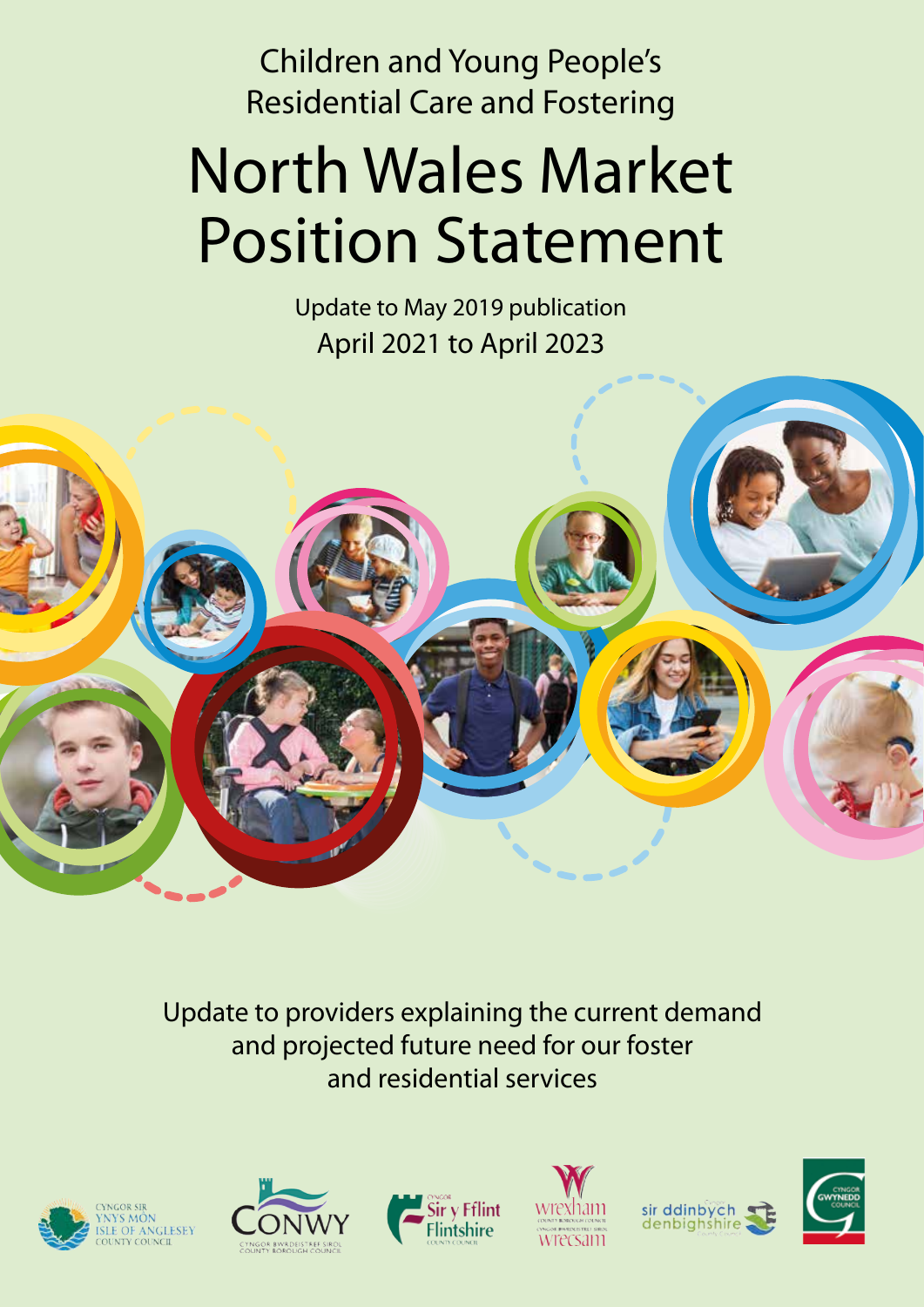### 1. Introduction

**The North Wales region consists of Wrexham, Gwynedd, Flintshire, Anglesey, Denbighshire and Conwy local authorities. We work in partnership with social services, health, the third and independent sectors, carers and others in order to ensure that the care provided to our children is of the highest quality and provides value for money, and most importantly provides the best outcomes for children who are looked after by us.**

Where sufficiency cannot, for identifiable reasons be achieved in the local area, there is a joint commitment to prioritise sufficiency across a regional footprint that mirrors the Regional Partnership Board (RPB) and Betsi Cadwaladr University Health Board (UHB) footprint. The basis for this commitment is evidence based, intended to support improved outcomes for looked after children and to maximise use of local resources for local children.

This Regional Market Position Statement reflects the placements needs for services in our area. When planning and developing your services we would like to remind you to consider the current Programme for Government, including the commitment to "Protect, re-build and develop our services for vulnerable people", the Programme for Government and details on how they will achieve their commitment can be found via the link below:

https://gov.wales/sites/default/files/publications/2021-06/programme-forgovernment-2021-to-2026.pdf

The North Wales region are now able to communicate our joint vision for the strategic commissioning of placements to the market, which is to:

#### **Meet our Sufficiency Duty by providing the right placement choice and enable good matching based on our regional needs,** through;

- $\checkmark$  shaping our internal services which will enable us to support our regional partners
- $\checkmark$  working in partnership with stakeholders, and a range of public and private sector partners.
- $\checkmark$  working in collaboration with public sector partners across the Regional footprint where this offers identifiable benefits.
- $\checkmark$  co-produce outcomes focussed services, acknowledging that there are a range of different methods for strategic commissioning with multiple partners who may be co-operatives, charities or commercial partners.

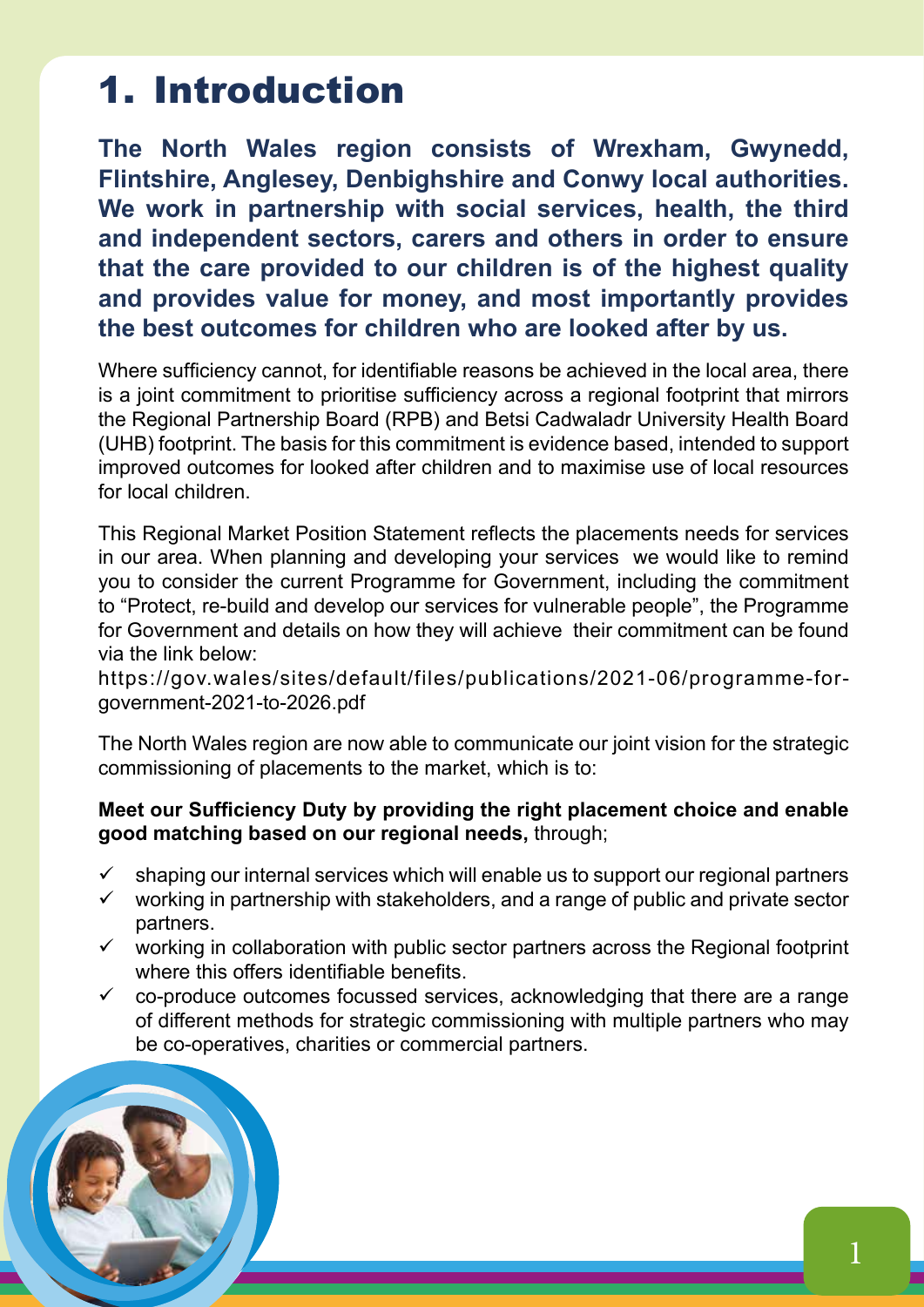# 2. Purpose of our Market Position Statement

This Regional Market Position Statement is for fostering providers (referred to as IFA's) and providers of children's residential care homes who are; delivering, able to deliver, or are planning to deliver' services in our region.

Our Regional Market Position Statement will:

- Act as a starting point for discussions between our region and care providers.
- Provide data on current placements and forecast demand to inform providers on specific areas of growth or need across our Region.
- Identify priority service areas of regional development where we want to co-produce, collaborate and commission services from providers.

### 3. What outcomes do we want for our children?

We will ensure that children are looked after in safe placements that meets their assessed needs, to enable them to achieve the best possible outcomes, fulfilling their potential. Under the Social Services and Well-being Act (Wales) 2014, this is now articulated through the concept of well-being. The Children's Commissioning Consortium Cymru (4C's) have worked with young commissioners to identify outcomes that are important to children and young people in placements, within the national understanding of wellbeing. This is the basis of our quality assurance of service delivery to monitor good and improving outcomes.

### 4. Resources

We are more likely to commission services that have clear aims and objectives, target resources and provide strong evidence of impact of value for money. We would like services to have a model of care that is understood and embedded across the whole organisation and the delivery of therapeutic trauma informed care.

Research evidences that models setting clear expectations with a consistent approach will build staff confidence. They improve the quality of assessment, intervention, and direct work with children and their families, and ultimately improve outcomes for children. We are committed to working with providers and welcome contact from you to discuss any service developments.

Our identified placement needs, detailed by placement type, are set out in the following pages alongside where we want to externally commission provision on a regional basis.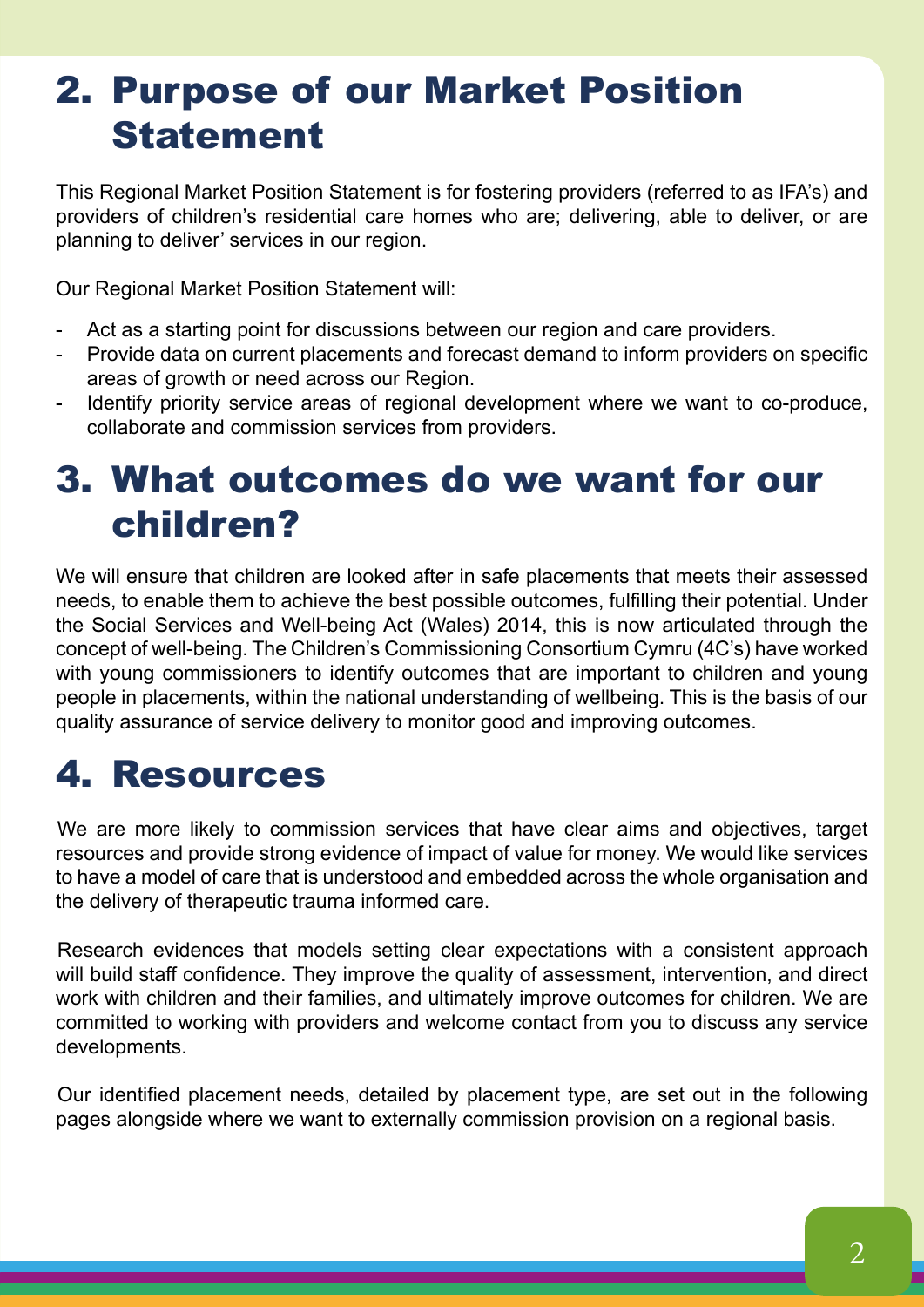# 5. Foster Services:

What's happening now?

- We are able to provide foster placements to meet the needs of our younger children or children less exposed to trauma.
- Demand for foster placements currently outstrips supply. This includes placements for children who require a complex multi-agency care package or have challenging risk management plans. Examples of these behaviours include anger management issues, verbal aggression and physical aggression towards adults.
- Some of our children and young people are living outside of the North Wales region, which is not our preferred location.
- As a host local authority for other areas, there is significant pressure on our available resources to support our children who are looked after.
- The North Wales region is a target for 'county lines' drug networks by gangs from Northern England, with the majority of gangs from the Merseyside area. These gangs are exploiting vulnerable groups including our children who we look after, this includes using children to transport drugs.
- North Wales is a host authority for foster care provision for some English local authorities, this has increased the prevalence of County Lines within our area. Some children looked after by English local authorities have been exploited by county lines gangs before moving to North Wales and this may continue in some cases in their new location.
- There are not a enough foster carers who are able to care for our children who have a disability. Covid has placed significant pressure on families and there are currently children within our regions who require carers with the right skills to support them.
- There is not enough availability in our region for our disabled children who require short breaks.
- There are not enough carers who are able to speak Welsh in our region.
- There is a shortage of parent and child places in the North Wales region, particularly in the Wrexham and Flintshire areas.
- There is a lack of sufficiency for highest end of needs profile. There are children who currently live in a care home as there are not enough skilled foster carers who are able to meet their needs.

What we don't need:

- We do not want to compete with independent providers for local carers. We believe this is a waste of everyone's resources. This can be achieved by independent agencies targeting their local recruitment at the areas where we are not developing our own in house services.
- The provision of general foster placements by the independent sector is not an area where we require an increase in provision.
- We are able to look after the majority of children under 8 within our in house fostering services.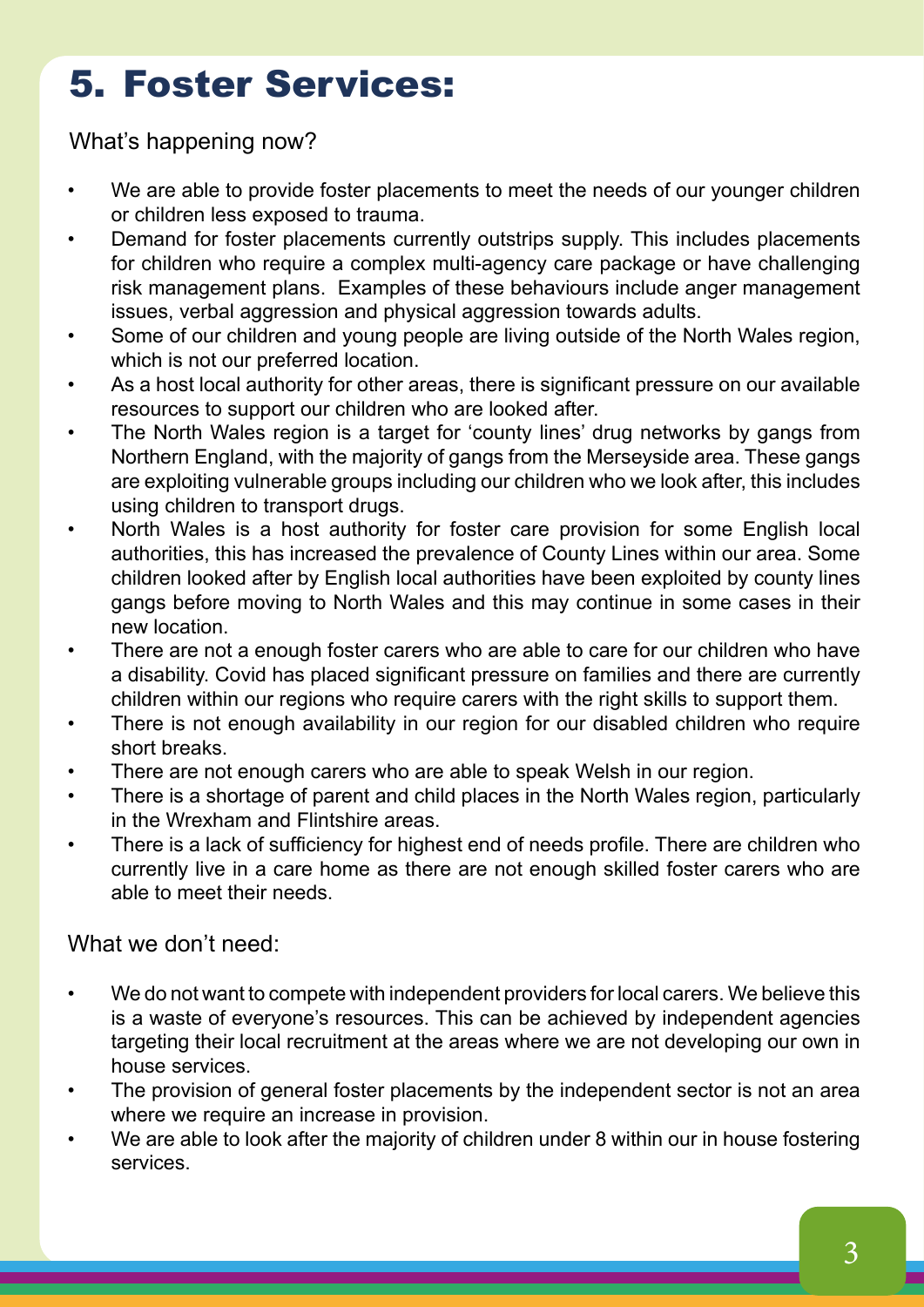#### What we want:

- We want both existing and new local providers to target their recruitment activity at specialist areas of regional demand which are categorised as:
	- Sibling Groups
	- Parent and child placements
	- Children who are aged 8 and over, presenting with attachment disorders, multiple needs, often requiring therapeutic support and complex care packages.
- We want permanence for young people who have experienced significant trauma and maybe exhibiting multiple risk-taking behaviours including substance misuse, self-harm, risk of CSE, poor decision making and absconding.
- We want providers to support carers with well-trained teams around the placement, promoting stability, with early identification of any indicators of instability that if left unaddressed may lead to unnecessary disruption. Wrap around support should be responsive to assist with de-escalation of conflict within a placement. This support can be delivered in partnership with the host local authority.
- We are keen to work with providers who have an established local footprint of capacity and those who will invest in service development locally for local children.
- During periods of instability, we want providers to engage with us early so that we are able to provide the right care for our children and prevent any unnecessary placement moves.
- We want providers who ensure that their carers are appropriately trained to meet the individual needs of our children.
- We want to offer and deliver strong collaborative services for North Wales.
- We want our children and young people to stay close to home and live in North Wales.
- When an additional child is placed with a foster carer who cares for our children, we would like providers to consult us in order to ensure that our children remain settled during the process.
- Welsh culture is very important to us as a region and we want more foster carers who are able to speak Welsh.
- We are especially keen to work with local charities, co-operatives and social enterprises to increase their presence in the local fostering market.
- We want all providers to deliver social value across our communities in North Wales.

#### Carer skill set & training desired:

- Carers who are able to work with our internal services and are trained in the delivery of therapeutic trauma informed care.
- Carers who are aware of the impact of county lines and have received training to support children who are vulnerable to exploitation via these gangs. This includes the resilience to work with children who are being exploited by gangs, frequently abscond and can display verbal and sometimes physical aggression.
- Carers who are resilient & trained to work with childhood trauma, absconding, exploitation and self-harm behaviours.
- Carers who are trained to understand the impact of adverse childhood experiences (ACEs) on children who they care for.
- Carers who are proactive, asking for support when needed, e.g. when placements may be experiencing instability.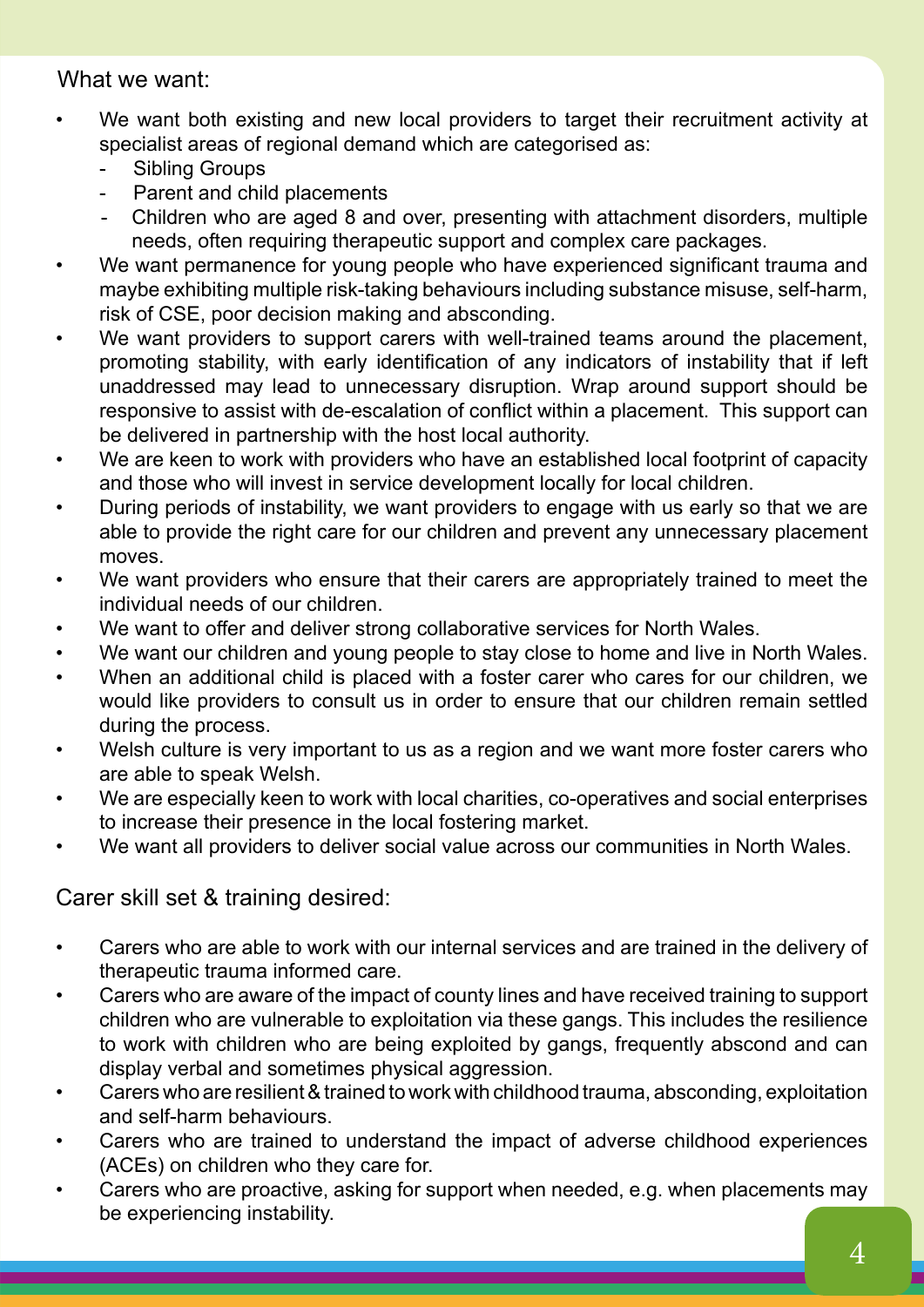- Resilient carers when faced with threat of physical harm by young people; skilled in de-escalation.
- Flexible carers who will work across different environments, including supporting the child in their parental home.
- Carers with the ability to speak Welsh or commitment to learn.
- Carers who are able to offer parent and child placements

#### Key Statistics:

- The number of children who required a foster placement increased by 34% during the period April 2016 (600 children) to March 2020 (805 children).
- As at the 31st March 2020, there were 805 North Wales children living with a foster carer 40% (325 children) were living with an independent foster carer and the majority of those children required a specialist placement in order to support their needs, which could not be supported by our in house services.
- There are currently 11 children who are living in a children's home who could be supported by specialist foster carer. There are not enough foster carers with the right skills to support the needs profile of our children.
- During the period April 2020 to the end of February 2021, there were 34 children who required a parent and child placement and assessment.



# 6. Residential Services:

#### What's happening now?

- The number of children who live in a children's home has increased, some of these children are able to live in a foster placement but there are currently not enough foster carers with the right skills to support them.
- Some of our children who live in a children's home live outside of LA boundary despite sufficient in area capacity.
- Conwy and Denbighshire are developing some in house provision in order to build capacity.
- The North Wales region is a target for 'county lines' drug networks by gangs from Northern England, with the majority of gangs from the Merseyside area. These gangs are exploiting vulnerable groups including our children who we look after.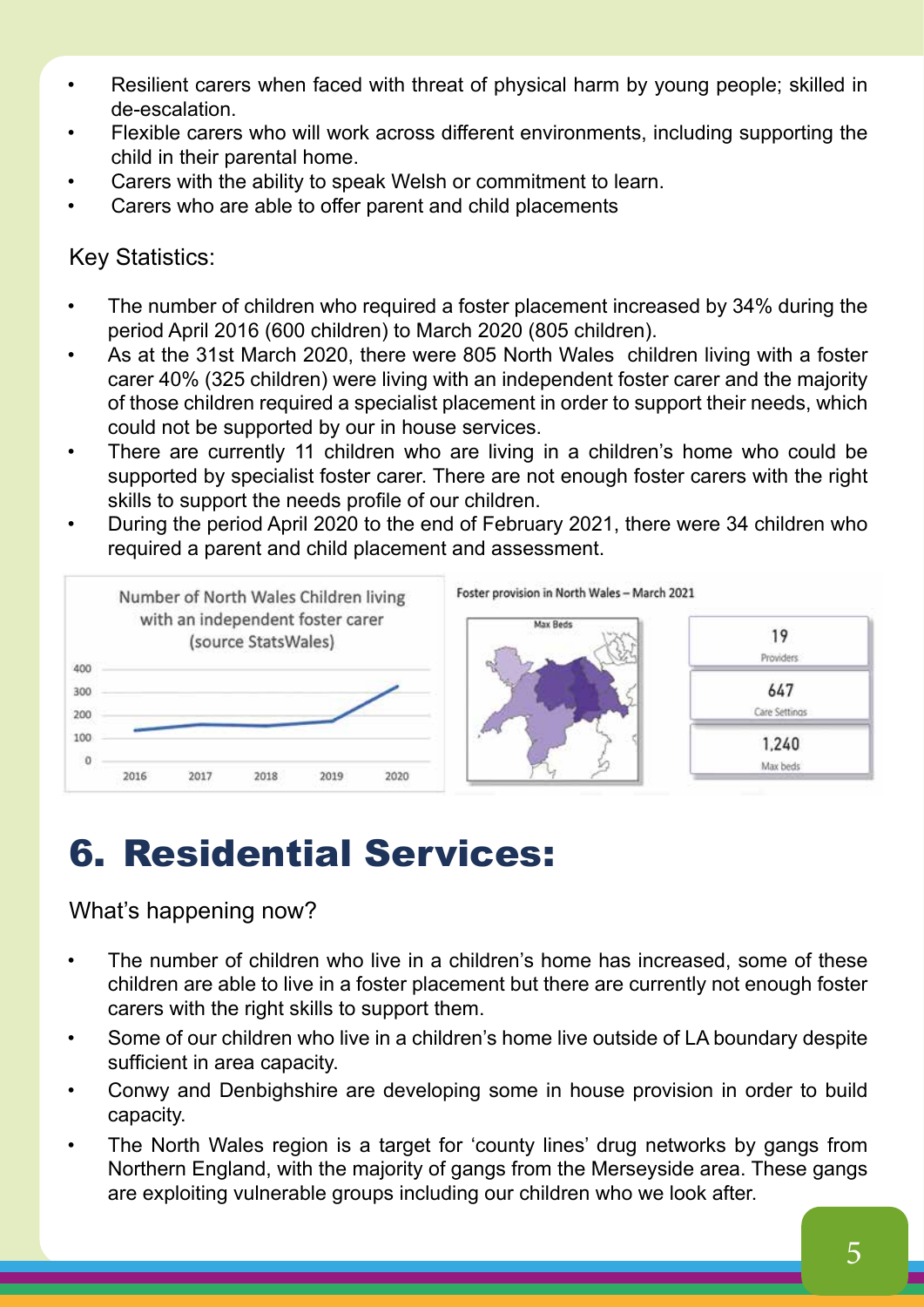- It is challenging for us to access secure welfare beds and local alternatives that provide crisis intervention and diversion from secure accommodation.
- The gaps in our current provision include:
	- Local emergency / crisis models of care;
	- Step down from Secure Welfare;
	- Homes with evidence based models and proven outcomes;
	- Support for emotional and mental health :
	- Services that are provided in the Welsh language;

#### What we don't need:

- We do not encourage expansion in North Wales by independent providers of residential care for children whose services are not developed to meet the needs of our children.
- We do not want providers to operate children's homes without a clear model of care or deliver standard provision only.

#### What we want:

- We want to work with new and existing providers and support them to deliver models of care that will meet the needs of our children.
- We want to work with new and existing providers and encourage them to develop their businesses in a way that, in addition to improving outcomes for our children, also provide a wider social value to our communities.
- We want providers who are able to safely care for our children with multiple high needs and are able to provide alternative accommodate to secure welfare provision.
- We want providers who will work in partnership with us during periods of transition including stepping down to live with a foster carer or reunification with their family.
- Welsh culture is very important to us as a region and we want more providers who are able to deliver their services in Welsh.

#### Carer skill set & training desired:

- Carers who are able to work with our internal services and are trained in the delivery of therapeutic trauma informed care.
- Carers who are aware of the impact of county lines and have received training to support children who are vulnerable to exploitation via these gangs. This includes the resilience to work with children who are being exploited by gangs, frequently abscond and can display verbal and sometimes physical aggression.
- Resilient & trained to work with childhood trauma, absconding, exploitation and self-harm behaviours.
- Carers who are trained to understand the impact of adverse childhood experiences (ACEs) on children who they care for.
- Carers who are trained in crisis intervention, and can work calmly under the pressure of emergency planning.
- Resilient when faced with threat of physical harm & trained in de-escalation, with positive behaviour management planning, minimising use of restraints;
- Carers with the ability to speak Welsh or commitment to learn.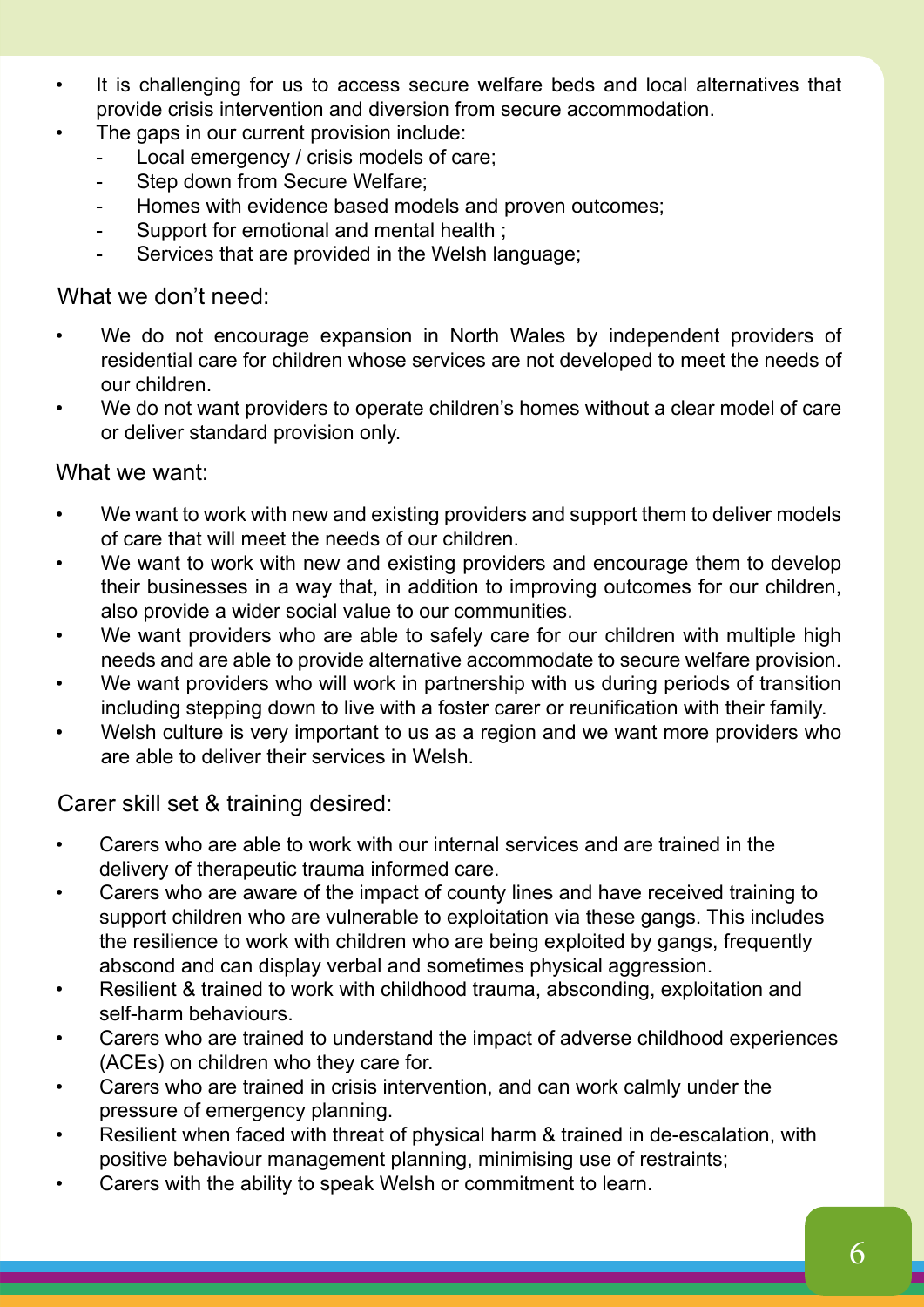#### Key Statistics:

- As at the 31st March 2020, there were 70 North Wales children living in a children's home.
- The total number of children living in a children's home increased by 133% in North Wales during the period 31st March 2016 (30 children) to 31st March 2020 (70 children).



#### How we will commission services

We will continue to use the All Wales Local Authority Frameworks to commission individual placements across a range of placement types. These frameworks deliver strategic level partnerships with providers in fostering and residential services. The frameworks are used where either the Regions Sufficiency Duty necessitates external commissioning or where best quality, outcome delivery and value for money is achieved through external commissioning rather than internal service delivery. The All Wales Frameworks are managed by the 4C's.

The vehicle we use for e-tendering external fostering and residential placements is the Children's Commissioning Support Resource (CCSR) which offers transparent and outcomes focussed placement commissioning for both Framework and Non-Framework regulated placements and allows compliance with the relevant procurement guidance and regulation that underpins our commissioning. We want our market providers to be registered on CCSR to respond to tenders that are published via https://www.data.cymru/ccsr-registration.

For bespoke or larger tenders we use Sell 2 Wales and actively require our market providers to be registered on this site to respond to tenders that are published via https://www.sell2wales. gov.wales/.